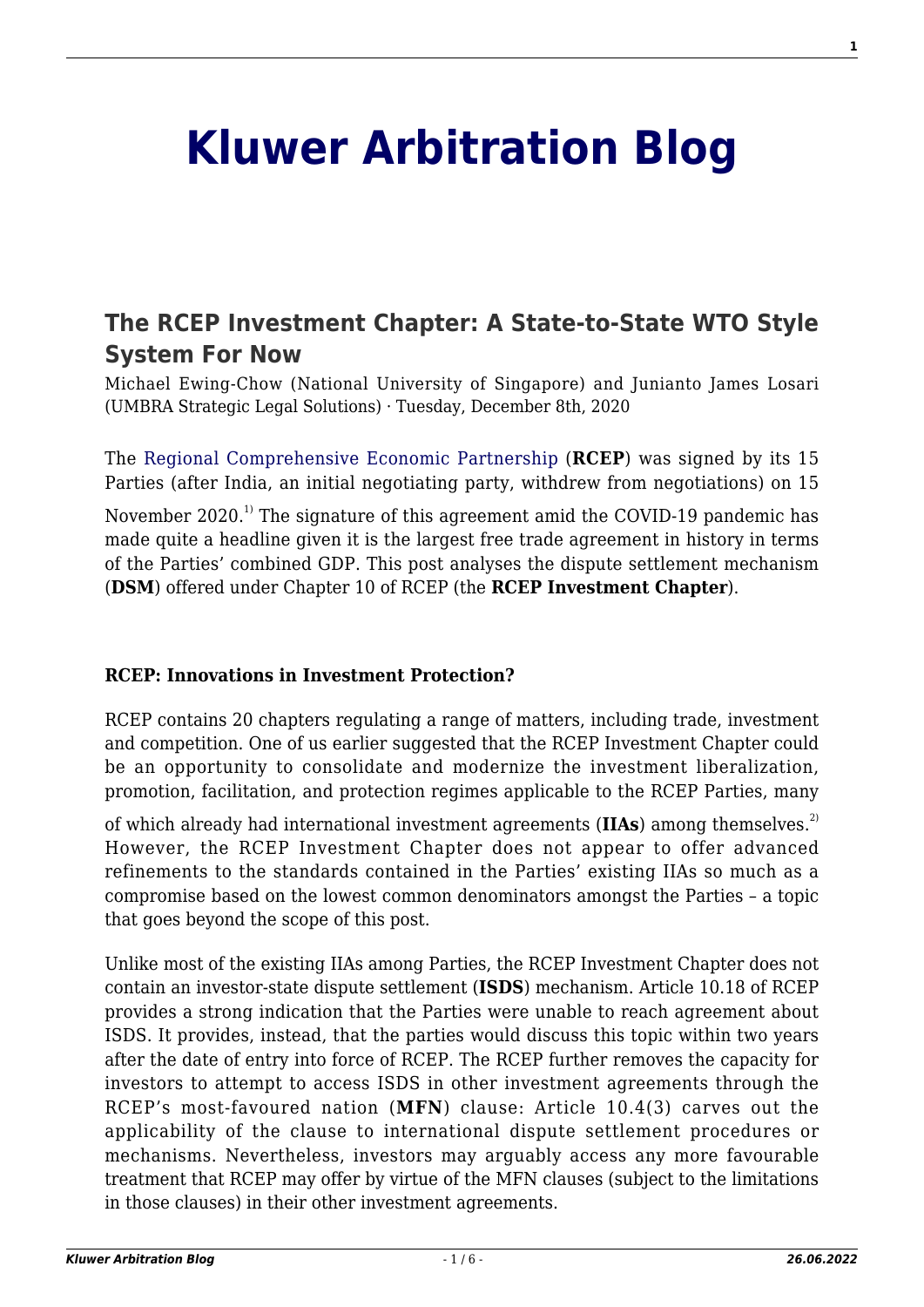This, nonetheless, does not mean that investors are left without any recourse for breaches of RCEP Investment Chapter by a host state. Although the RCEP Investment Chapter does not specify any DSM, an all-purpose state-to-state DSM is provided under Chapter 19 (Dispute Settlement) (the **RCEP DSM**). This means that if a Party to RCEP commits any breach of the obligations under the RCEP Investment Chapter, the relevant investors could request their home state to espouse their claims by way of diplomatic protection, and subsequently the home state may bring a claim against the host state under Article 19.3(1) of RCEP. Article 17.11 of RCEP, however, carves out a major area of protection by providing that the RCEP DSM is not applicable to disputes relating to pre-establishment rights, namely those disputes relating to admission or approval of foreign investment during the screening process applied by the Parties.

The RCEP further provides the state Parties with the option to choose a forum for the settlement of such a dispute from among their other IIAs provided the dispute concerns substantially equivalent rights and obligations under the RCEP and the relevant IIA. For example, suppose that a dispute regarding a breach of investment protection standards under the RCEP Investment Chapter were to arise between Indonesia and South Korea concerning the impact of Korea's conduct on an Indonesian investor. In such a hypothetical scenario, the Indonesian government, upon espousing the claim, has the option to bring the dispute to either an *ad hoc* arbitral tribunal under Article 10(2) of the 1994 Indonesia – South Korea bilateral investment treaty (**BIT**) or the dispute settlement mechanism under the ASEAN-Korea Investment Agreement or to the RCEP DSM.

# **RCEP's State-State Dispute Settlement Mechanism – An Overview**

While some aspects of RCEP DSM are similar to the World Trade Organisation (**WTO**) DSM, some of the main differences in RCEP include the absence of i) a mechanism where panel reports must be adopted by a certain body consisting all parties to the agreement; and ii) an appeal mechanism. We set out below a simplified flow chart summarizing the dispute settlement process under the RCEP DSM. Notably, Article 19.7 of RCEP provides that the Parties to the dispute may at any time agree to take an alternative dispute settlement mechanism, including good offices, conciliation or mediation. In this section, we examine the core features of RCEP DSM, the procedure of which is summarized in the flowchart below.

### **Flowchart of RCEP DSM (Simplified)**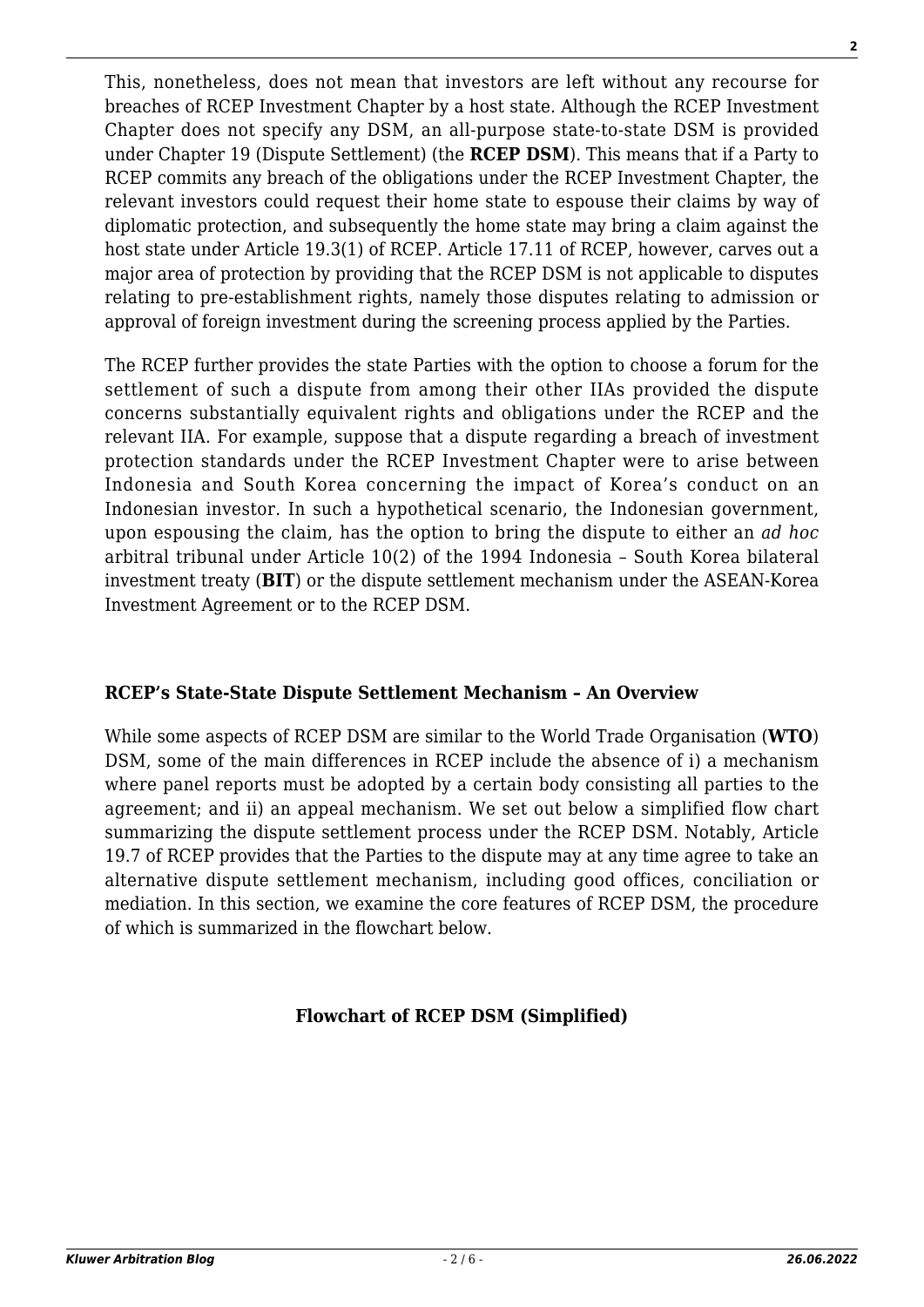

# **(a) Applicable Law**

Article 19.4 of RCEP provides that the RCEP "shall be interpreted in accordance with the customary rules of interpretation of public international law". It further provides that "findings and determinations of [a] panel cannot add to or diminish the rights and obligations under [the RCEP]". This is very similar to Article 3.2 of the DSU, which some scholars have regarded as [hermetically sealing the WTO from the application of](https://cil.nus.edu.sg/wp-content/uploads/2010/08/MichaelEwing-Chow-Antoni-Trade-and-Investment-Convergence-and-Divergence.pdf) [non-WTO treaties or customary international law except for interpretational](https://cil.nus.edu.sg/wp-content/uploads/2010/08/MichaelEwing-Chow-Antoni-Trade-and-Investment-Convergence-and-Divergence.pdf)

[purposes](https://cil.nus.edu.sg/wp-content/uploads/2010/08/MichaelEwing-Chow-Antoni-Trade-and-Investment-Convergence-and-Divergence.pdf).<sup>3)</sup> Interestingly, to avoid a paucity of jurisprudence, Article 19.4(2) of RCEP also provides that panels shall also consider relevant interpretations in WTO panels and Appellate Body (**AB**) reports even for provisions of the WTO Agreement which are not incorporated into RCEP. In relation to RCEP Investment Chapter, Article 17.12 of RCEP incorporates Article XX of the 1994 General Agreement on Tariffs and Trade (GATT), hence various WTO panel and AB reports will be particularly relevant for the interpretation of these General Exceptions.

# **(b) Panel appointment**

Under Article 19.12 of RCEP, an RCEP panel consists of three panelists unless the Parties to the dispute agree otherwise. Similar to the appointment of arbitrators under most major arbitral rules, the Parties to the dispute may each appoint one panelist, and they will jointly agree on the appointment of the third panelist (by providing to each other a list of up to three nominees) who shall be the chair of the panel. If the Parties to the dispute fail to appoint any panelist, RCEP specifies the procedure of appointment, designating the appointing authority as the Director General of the WTO and failing which, the Secretary General of the Permanent Court of Arbitration.

RCEP does not establish a list of panelists for the Parties to choose from. However, Article 19.11(10) and (11) set out the requirements and qualifications that each panelist shall have. Unless agreed otherwise by the Parties, Article 19.11(13) further provides that the chair shall not be a national of any Party to the dispute or a Third

Party<sup>4)</sup> and shall not have his or her usual place of residence in any Party to the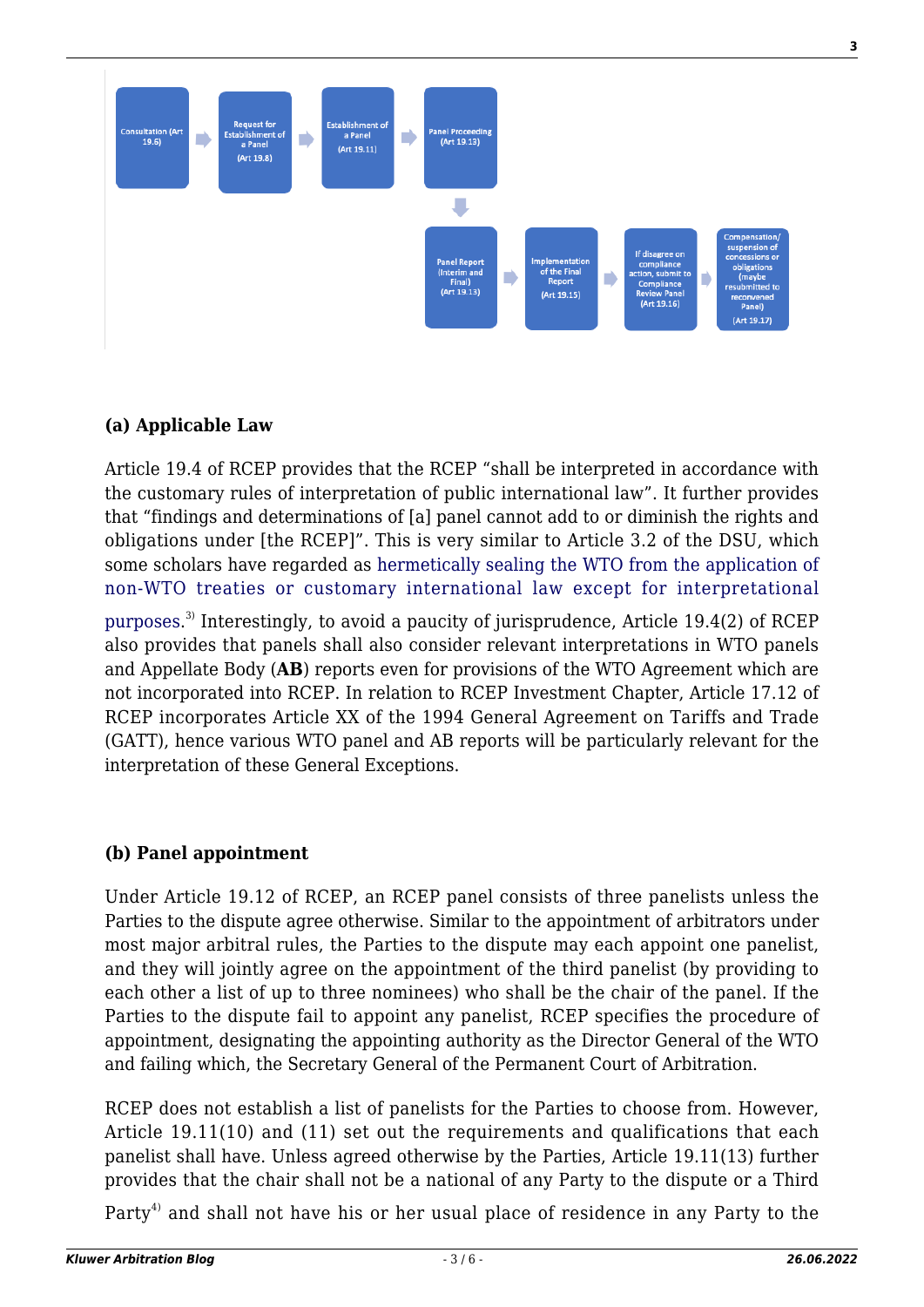dispute. While the nationality restriction is similar to that of the WTO DSU<sup>5)</sup> and some arbitral institution's rules, $6$  RCEP adds further requirements that the chair should have served on a WTO panel or the WTO AB and that the chair cannot be a resident in any of the parties to the dispute. This is likely introduced to enhance the perception of impartiality of the panel.

## **(c) Panel Procedures**

Article 19.13 of RCEP sets out some general procedures for the panel proceeding, but also provides more specific procedures under the Rules of Procedures for Panel Proceedings adopted by the RCEP Joint Committee (unless the Parties to the dispute agree to opt for another rules of procedures). At the time of writing, these Rules of Procedures are not yet publicly available. Under Article 18.5(1), the Joint Committee is due to have its first meeting within one year of the date of entry into force of RCEP and so might be expected to produce Rules of Procedures then.

# **(d) Remedies available to investors**

Unlike ISDS which provides a direct remedy to investors affected by a host state's measure (mostly in the form of monetary compensation), the main remedy under the RCEP DSM is in the form of a final and binding panel report where a wrongdoing state is ordered to bring its measure into conformity with RCEP or carry out its obligations under RCEP. Like in the WTO, if the host state refuses to comply with this order, the home state of the investor may bring a compliance review which eventually can lead to either payment of compensation by the host state to the home state, or where such compensation is not agreed by the disputing Parties, the home state may suspend concessions given to the host state under RCEP. No direct compensation is granted to investors under the RCEP DSM.

### **Conclusion**

The current RCEP DSM may not attract investors of the Parties to use the RCEP Investment Chapter because investors will still need to go through the hurdle of persuading the home state to espouse their claims. Where the claim at stake is relatively small or the investor has limited political capital, there may be less incentive for the home state to bring such a dispute given the political considerations at play. Further, under the RCEP DSM, the investors will likely have much less say in the legal strategy for the dispute. Nonetheless, RCEP does not in any way terminate existing

IIAs between the Parties. Those IIAs may still be relied upon by investors.<sup>7)</sup> This means that investors from relevant RCEP Parties will have the option to obtain protection or to benefit from liberalization commitments under other relevant IIAs with ISDS mechanisms. In conclusion, although RCEP may become the largest trade agreement when it enters into force, it may not be frequently used by investors to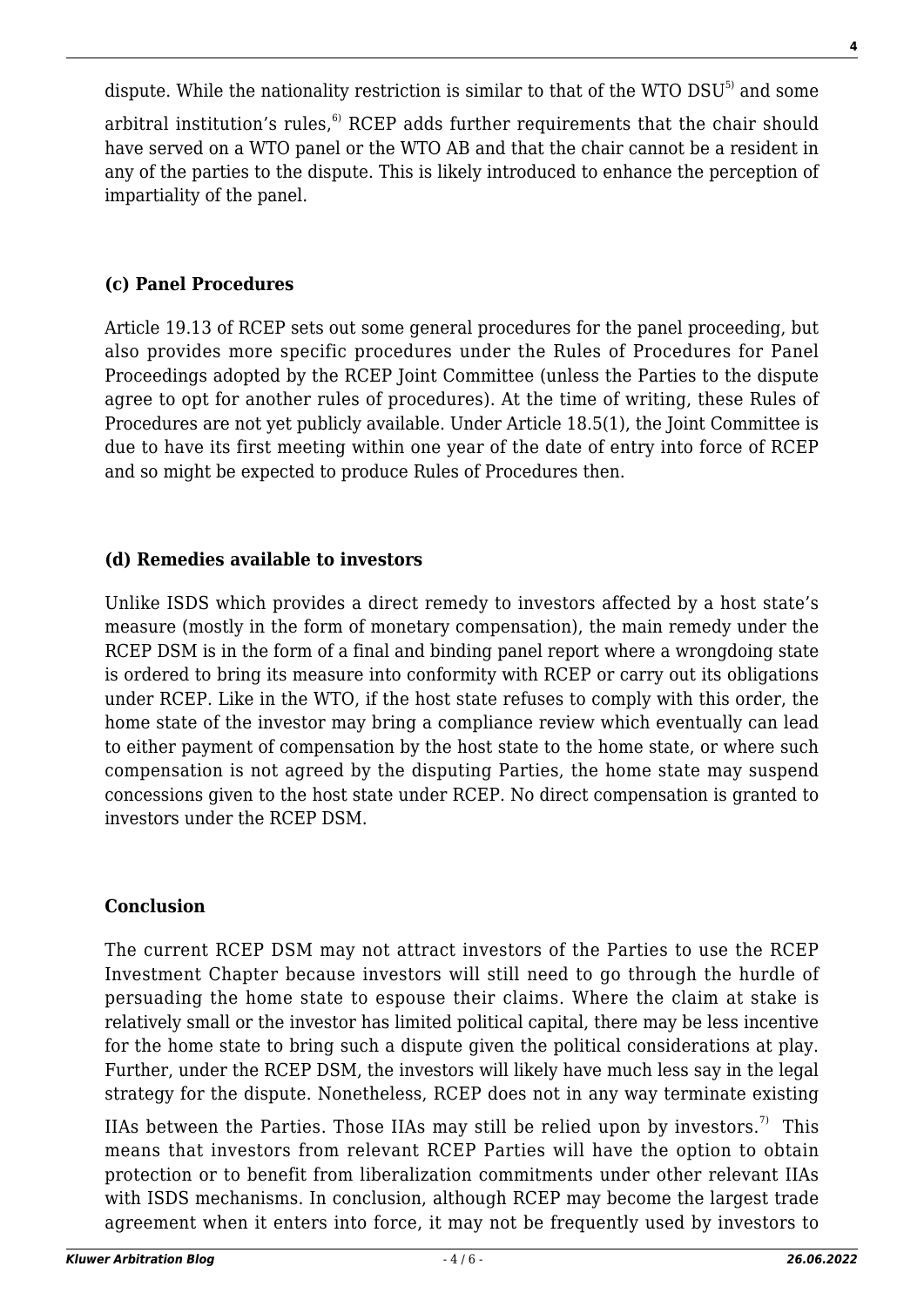resolve investment disputes due to the absence of an ISDS mechanism.

*To make sure you do not miss out on regular updates from the Kluwer Arbitration Blog, please subscribe [here](http://arbitrationblog.kluwerarbitration.com/newsletter/). To submit a proposal for a blog post, please consult our [Editorial Guidelines.](http://arbitrationblog.kluwerarbitration.com/editorial-guidelines/)*

#### **Profile Navigator and Relationship Indicator**

Offers 6,200+ data-driven arbitrator, expert witness and counsel profiles and the ability to explore relationships of 13,500+ arbitration practitioners and experts for potential conflicts of interest.

#### [Learn how](https://www.wolterskluwer.com/en/solutions/kluwerarbitration/practiceplus?utm_source=arbitrationblog&utm_medium=articleCTA&utm_campaign=article-banner) **[Kluwer Arbitration Practice Plus](https://www.wolterskluwer.com/en/solutions/kluwerarbitration/practiceplus?utm_source=arbitrationblog&utm_medium=articleCTA&utm_campaign=article-banner)** [can support you.](https://www.wolterskluwer.com/en/solutions/kluwerarbitration/practiceplus?utm_source=arbitrationblog&utm_medium=articleCTA&utm_campaign=article-banner)



References

**↑1** This article represents the authors' personal opinions and does not represent the opinion of their respective organisations.

Junianto James Losari, "An international investment agreement for East Asia: issues, recent developments and refinements" in L. Y. Ing, M. Richardson and S. Urata (eds), East Asian Integration: Goods, Services and Investment (Routledge, 2019). For

**↑2** example, the ASEAN Comprehensive Investment Agreement (ACIA), the ASEAN-Australia-New Zealand Free Trade Agreement (AANZFTA), the ASEAN-China Investment Agreement, the ASEAN-Korea Investment Agreement, and the China, Japan and Korea Investment Agreement.